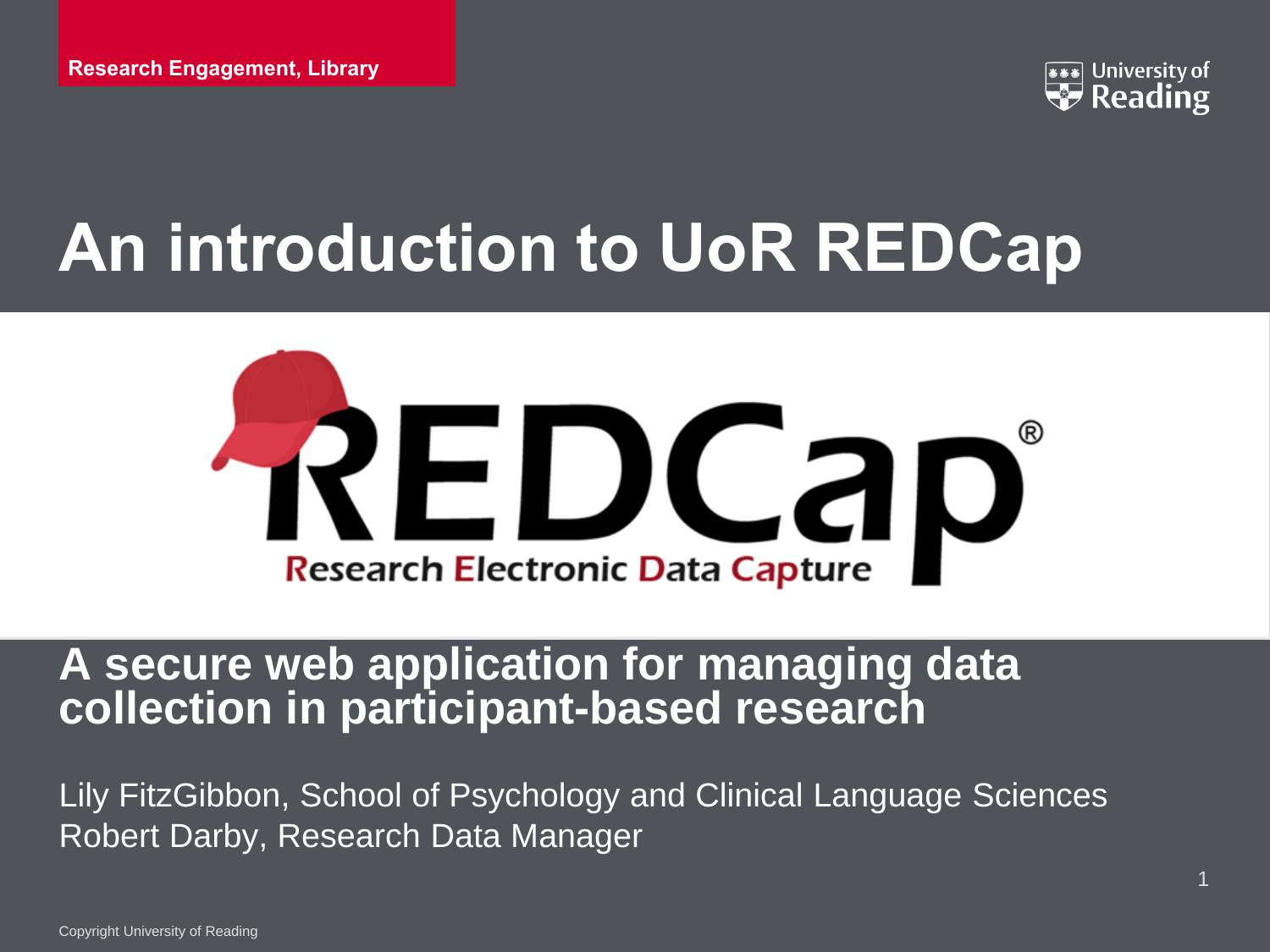



# **What is REDCap?**

- A secure web-based data collection tool for building surveys and databases
- Developed by Vanderbilt University as a clinical research data management solution
- Available under free licence to non-profit organisations • Used by over 4,500 organisations worldwide
- UoR REDCap hosted and managed on University network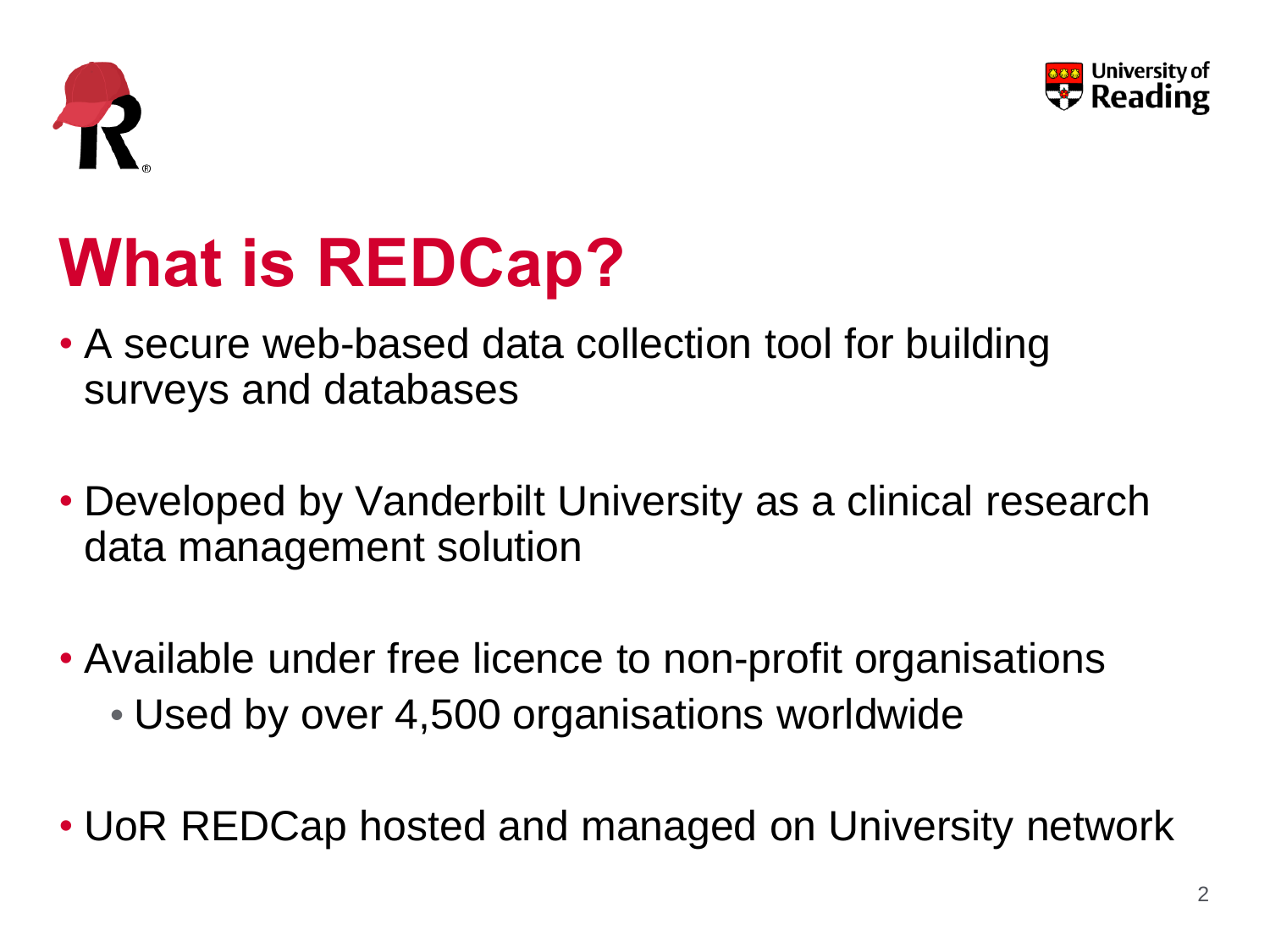



## **How does it work?**

- A project database consists of one or more **instruments**
	- Records link together instrument data
- Instruments can implemented as **data entry forms** (completed by logged-in REDCap users) or **surveys** (completed by participants)
- Supports cross-sectional and longitudinal data collection
- Data validation, reporting and quality control
- Data can be exported in CSV, R, SAS, SPSS, STATA for analysis
- Activity logging provides a full audit trail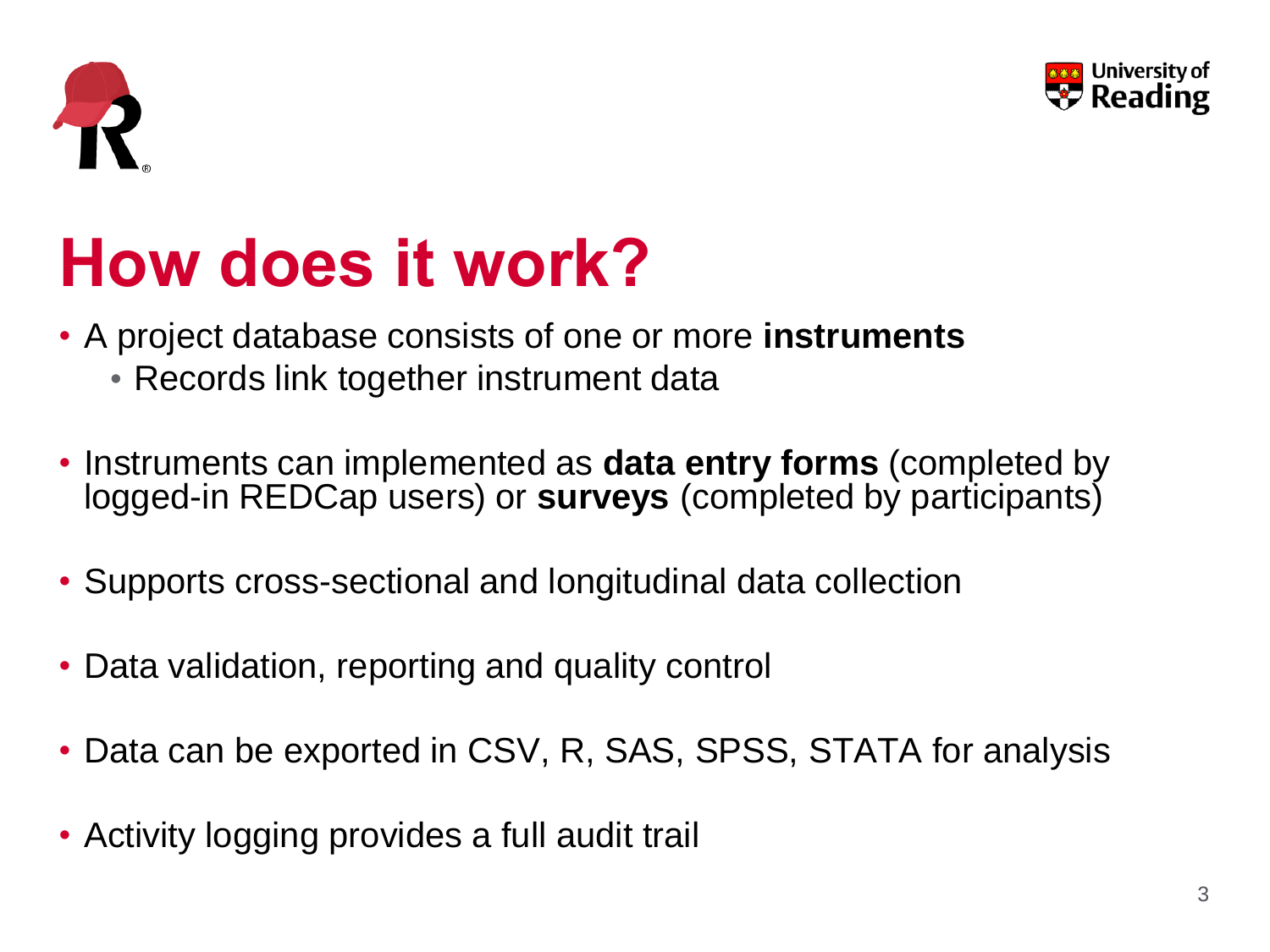



# **Why use REDCap? - Security**

- Secure environment for managing identifiable information
- User accounts/two-factor authentication
- User rights to view, edit and export data can be specified
- View/edit permissions can be set for each instrument and record
- Identifier fields can be tagged, allowing de-identified views and exports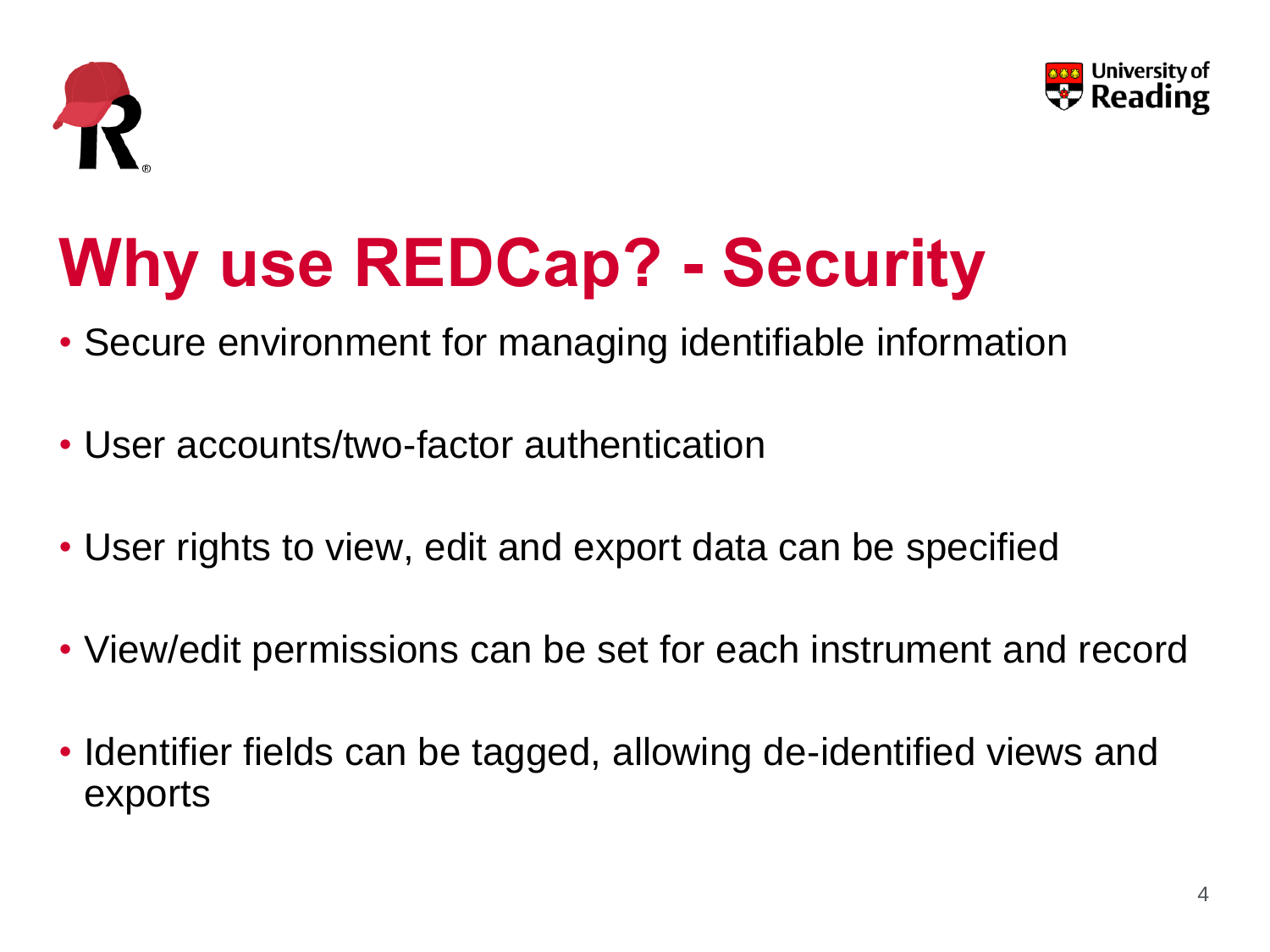



# **Why use REDCap? - Usability**

- Simple and intuitive to use, embedded helps, training videos
- Online access supports large teams and multi-site projects
- Features!
	- longitudinal scheduling
	- e-consent
	- secure file transfer
	- mobile app for offline data capture
	- API to connect to other applications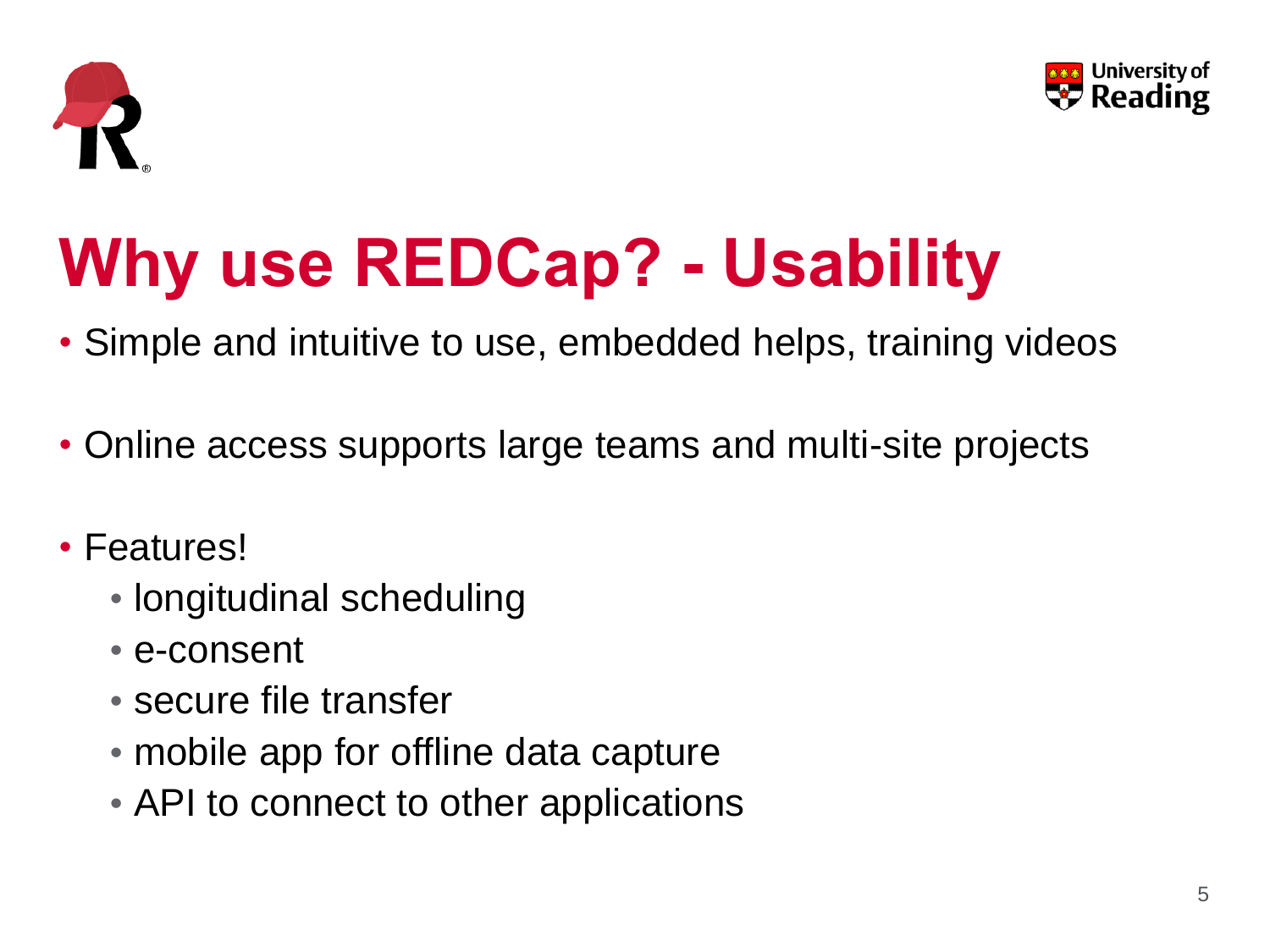



# **Rules 1**

- Non-commercial research projects with a member of UoR staff as PI
	- Non-commercial research funded by commercial organisations, e.g. through industrial sponsorship, is OK
- Student and external user accounts must be sponsored by permanent academic member of staff
	- i.e. your supervisor they will need a REDCap account
	- This will happen as part of the account setup process
- To set up a live project you must submit a **project request**
	- Student live projects must be authorised by the PI (supervisor)
	- Supervisor will be added to the project as part of project setup
	- Does not apply to practice projects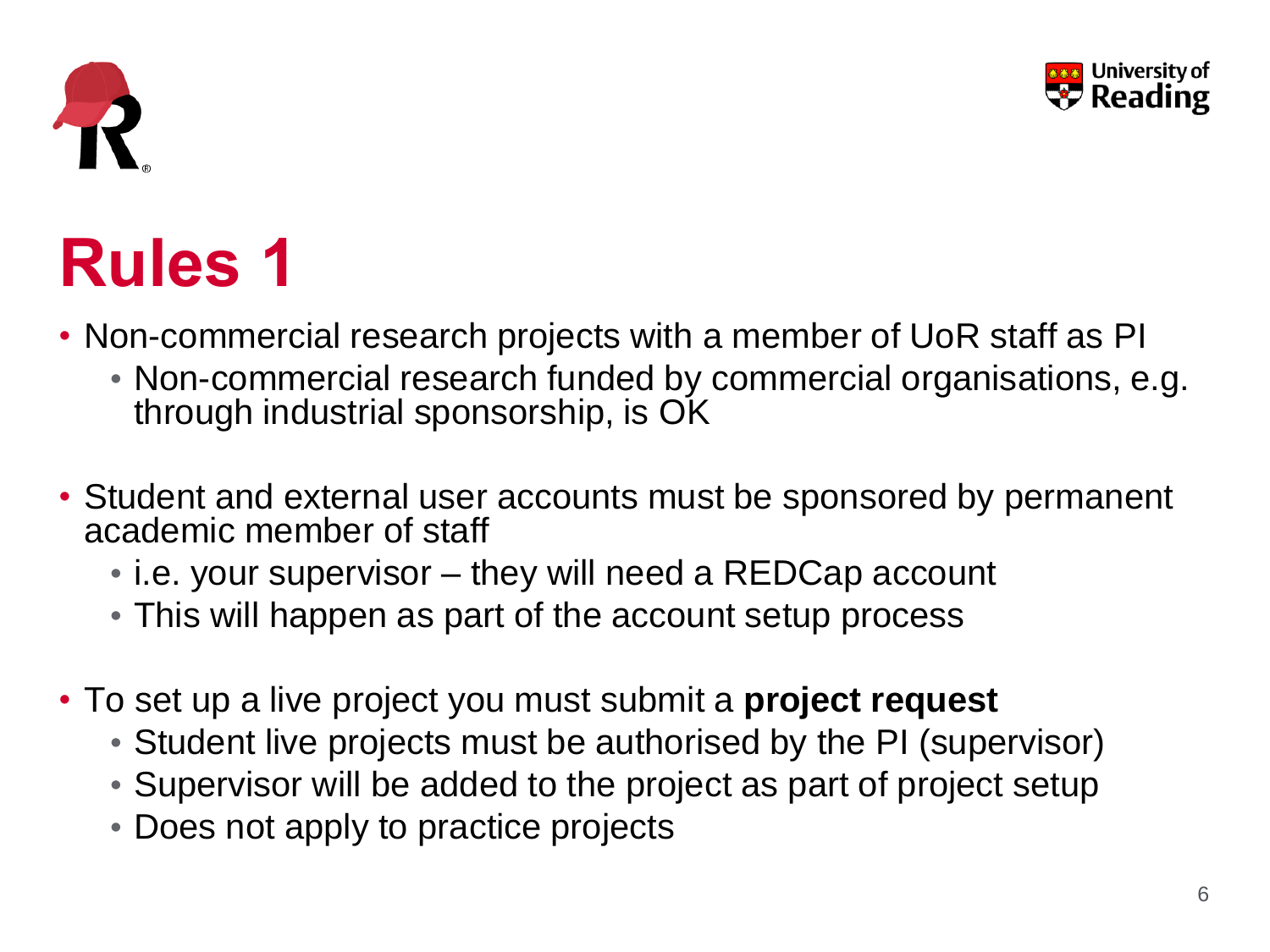



# **Rules 2**

- Projects must be approved by a REDCap administrator to move from development (design) to production (live data collection)
- Confirmation of ethical approval for research projects must be provided: REC, REC reference, approval date, approval expiry date
- Student projects must be authorised to begin live data collection by the PI (supervisor)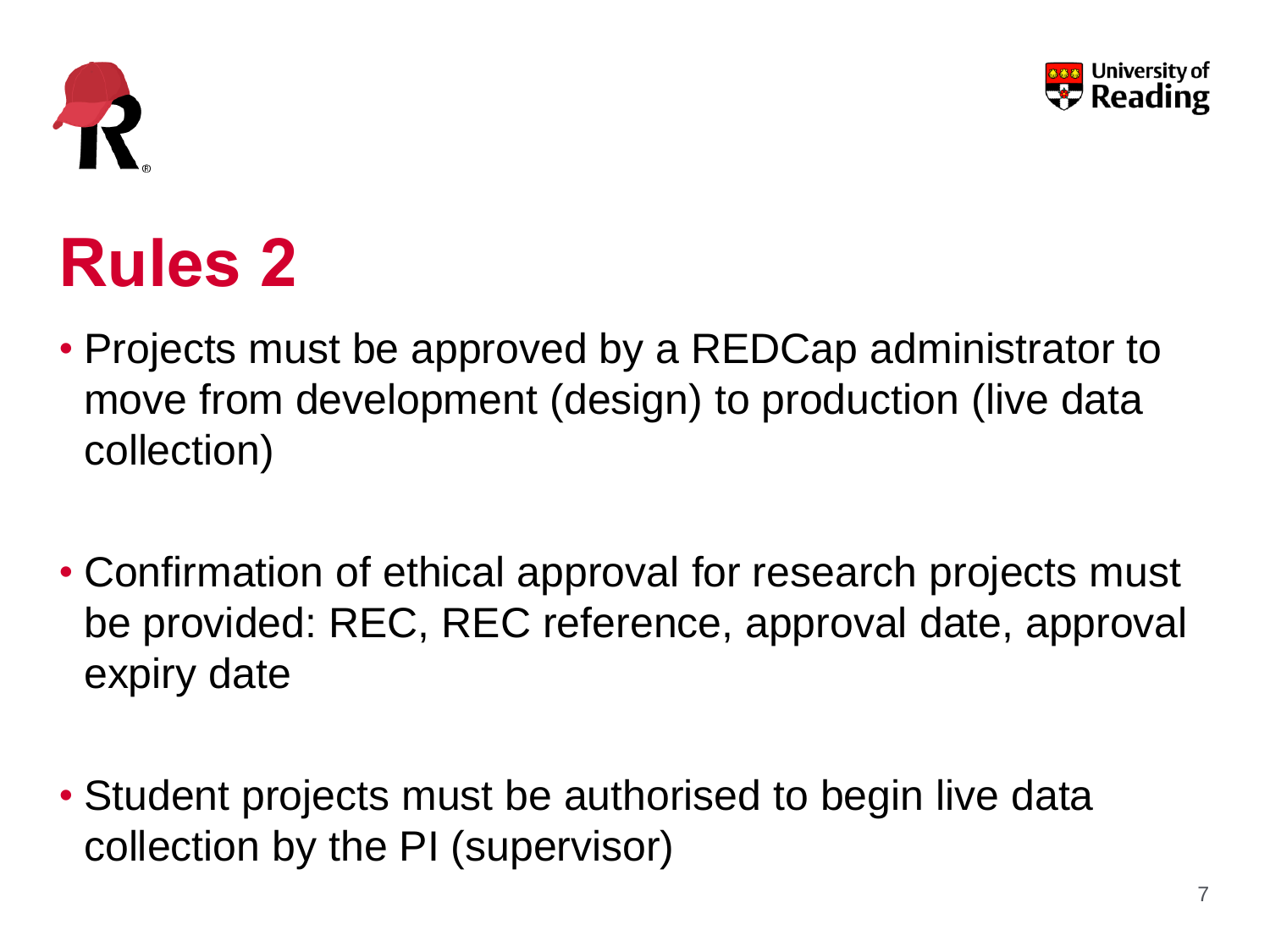



## **Practice projects**

- Anyone with a user account can set up a practice project
- Practice projects allow you to try out the full range of REDCap functionality
- … But must be maintained in **development status** only; they cannot be used for real data collection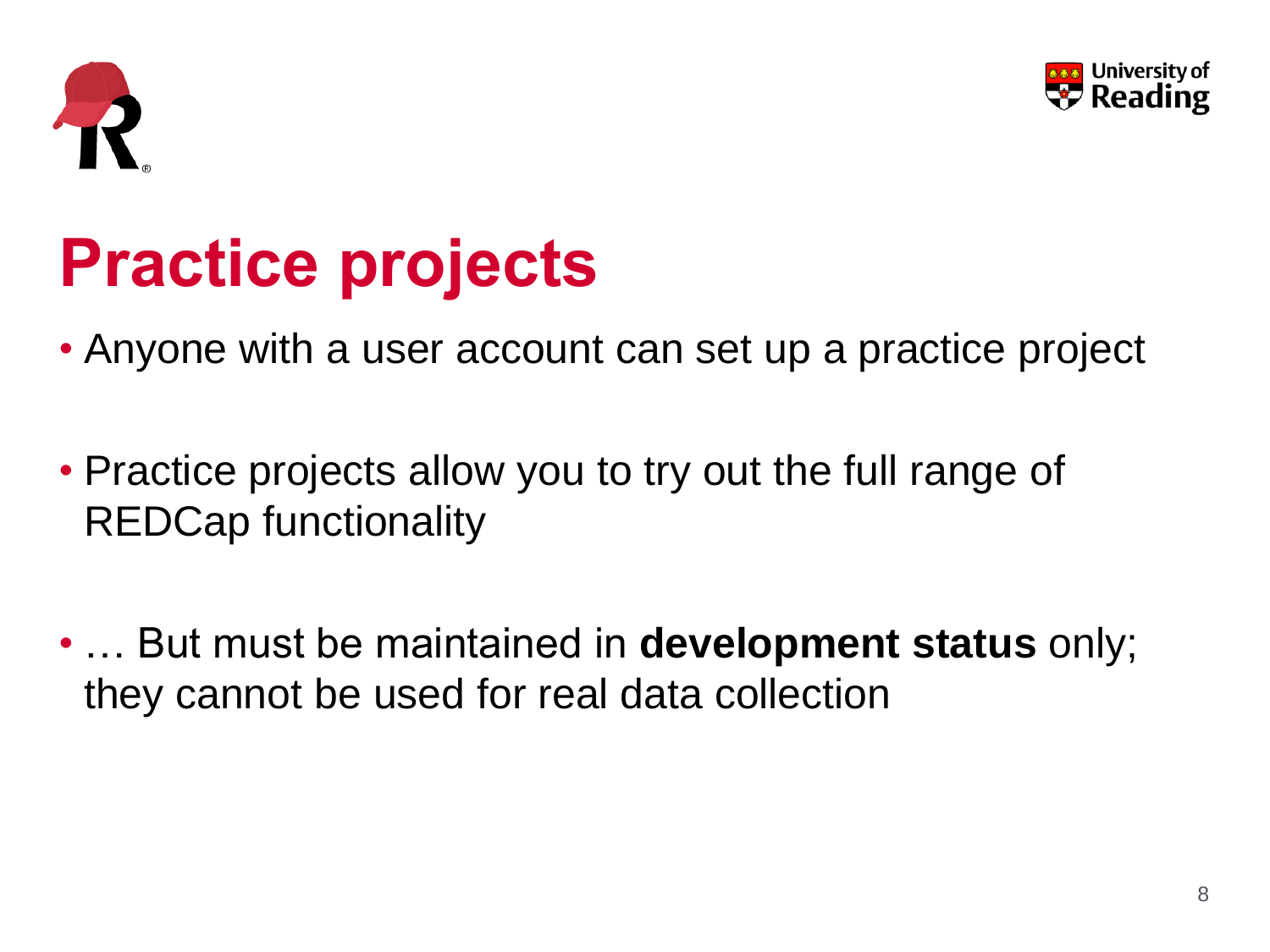



## **REDCap is not a data archive**

- When project is complete data should be exported and deposited in a **data repository** for long-term preservation and access
	- Use de-identification functions in data export to anonymise
- Then delete the project from REDCap (inactive projects left on REDCap will be deleted – but not without notice!)
- You can use the University's Research Data Archive or another suitable data repository to preserve and share your data
	- [https://www.reading.ac.uk/research-services/research-data](https://www.reading.ac.uk/research-services/research-data-management/preserving-and-sharing-data)management/preserving-and-sharing-data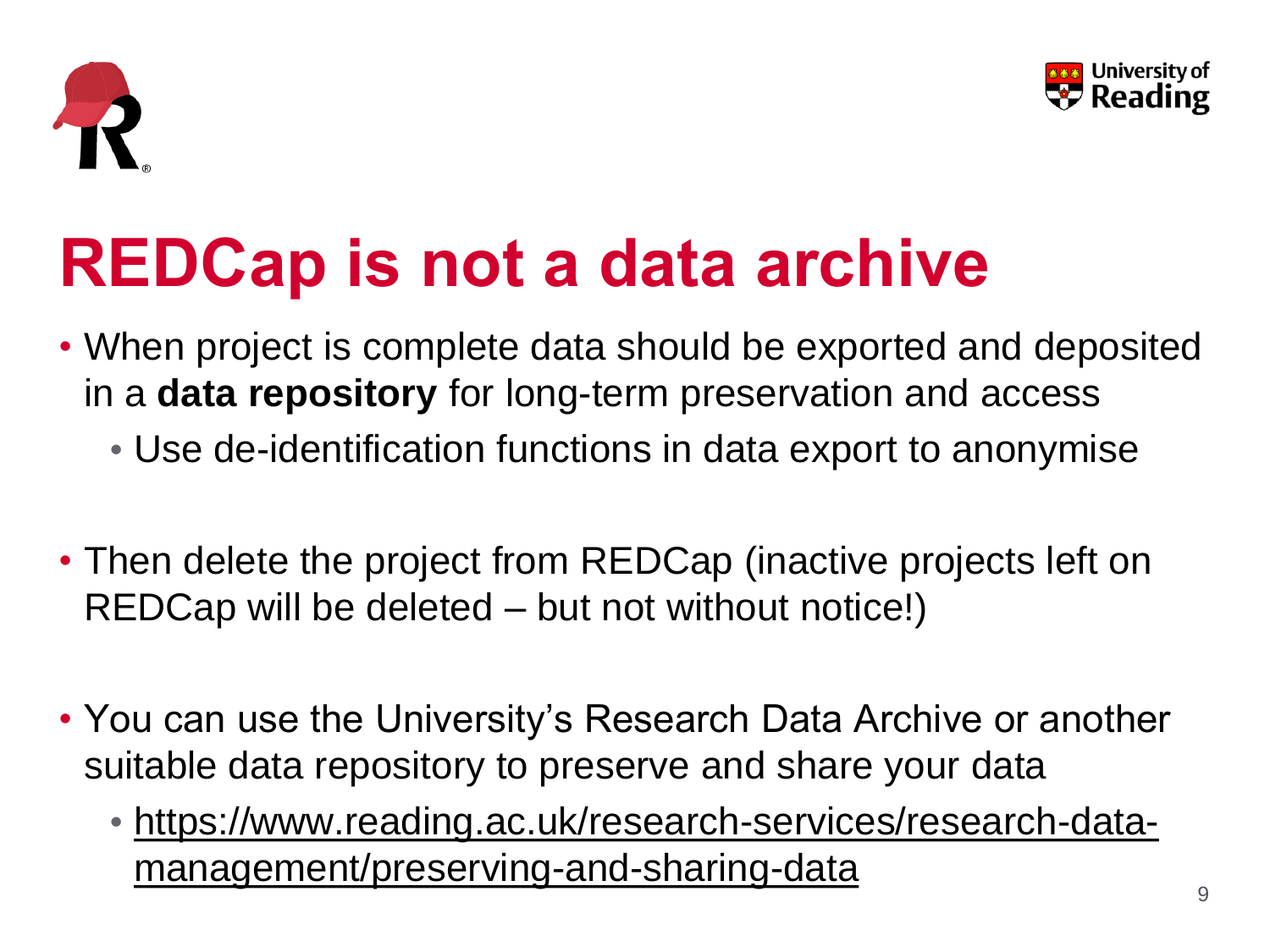### **UoR REDCap Terms of Use**

In using the University of Reading (UoR) REDCap service you agree:

- to use REDCap in accordance with the REDCap License Terms, for noncommercial research, educational or operational projects which have a designated UoR Pl/project lead only, or for practice purposes using dummy data only, and not to use REDCap as the basis for providing a service (either gratis or for a fee) to any third party;
- if you are a member of UoR staff: that you have completed UoR mandatory online Data Protection and Information Security training within the two years previous to requesting a UoR REDCap user account;
- that you have read and understood the following UoR Information Compliance Polices: the University's Data Protection, Information Security, Bring Your Own Device, Remote Working and Information Security Incident Response Policies;
- that you have read and understood the UoR Data Protection for Researchers guide;
- to process any identifiable data stored in REDCap in accordance with the requirements of the Data Protection Act:
- to use your access credentials to access REDCap only as long as you remain a member of a REDCap project;
- not to share your REDCap access credentials with anyone, and to change your password immediately if you suspect it may have been compromised;
- if you suffer, or suspect that you may have suffered, a data security compromise, to report the incident without delay to the owners of all projects which you have access to and to the REDCap Administrators, and if required to report an Information Security Incident in accordance with University procedure;
- if you are the Sponsor of a student or non-UoR user of UoR REDCap, to be responsible for the sponsored user's awareness of and compliance with the UoR REDCap Terms of Use.
- Use REDCap for non-commercial purposes and do not use it to provide services to a third party
- Must have read the University's **Data Protection** and other Information Compliance policies, and the **Data Protection for Researchers** guide\*
- Sponsors responsible for the sponsored user's compliance with Terms of Use
- PIs/project owners responsible for compliance with Terms of Use

#### https://www.reading.ac.uk/imps/data-protection/data-protectionand-research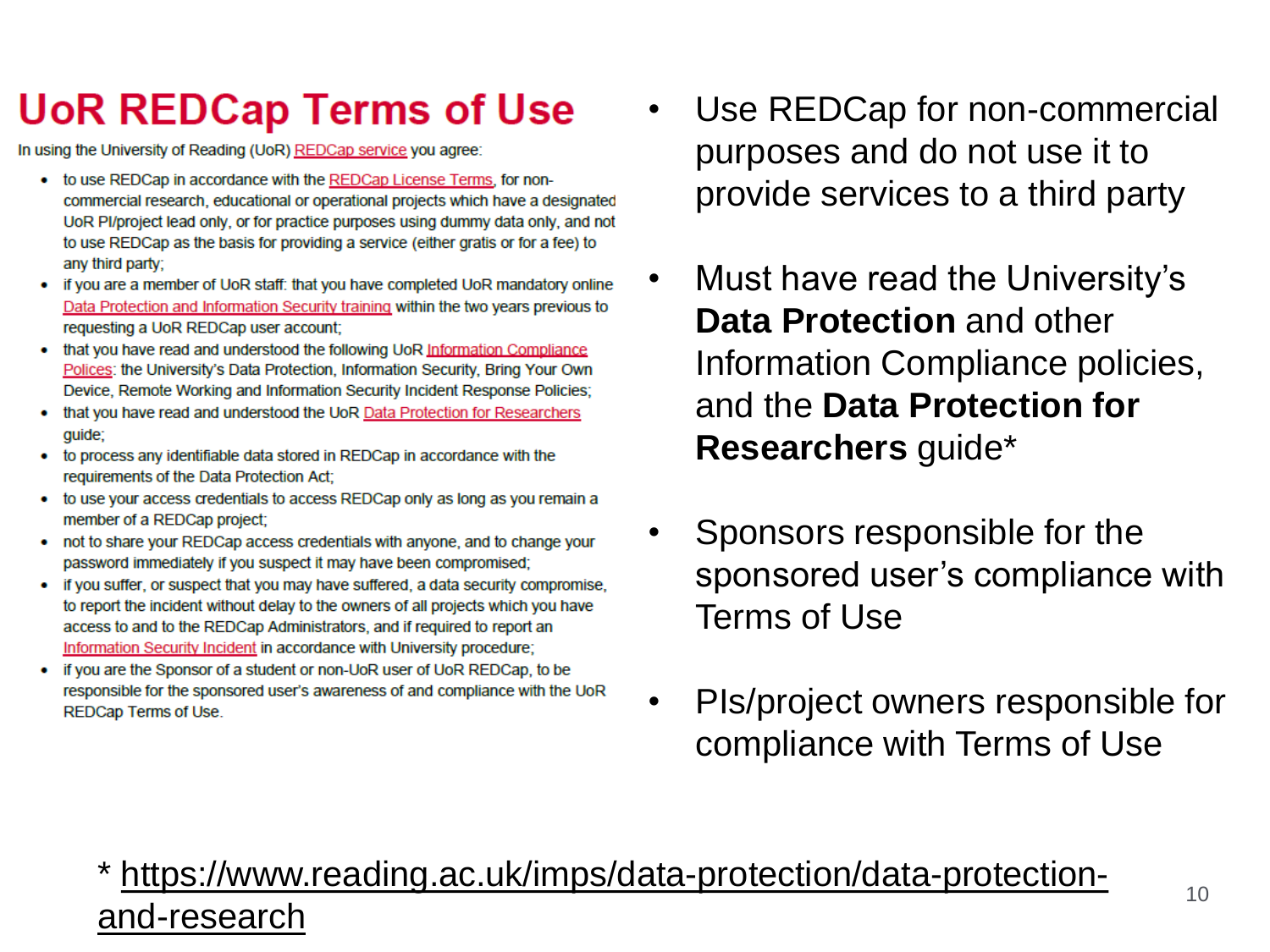



# **Help and support**

- Contact [uor-redcap@reading.ac.uk](mailto:uor-redcap@reading.ac.uk)
- REDCap Administrators process user account and project requests
- We do our best to help if you want to find out how to do stuff (but we're not REDCap experts)
	- Use the REDCap Help and FAQs, instructional text and training videos
	- Some user guides on the UoR REDCap web page
- Community of Practice Team provides a forum for users  $\frac{1}{11}$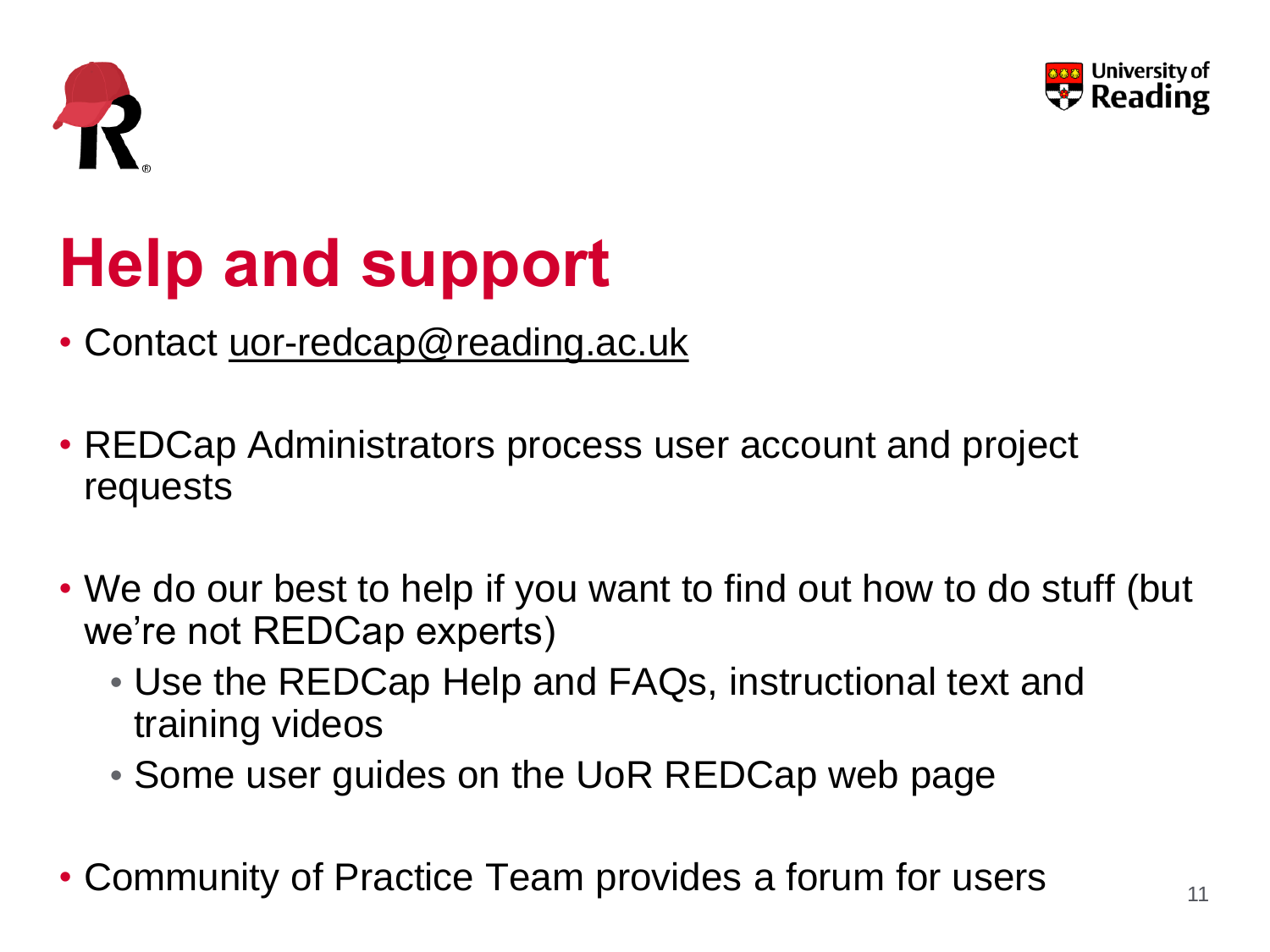## **UoR REDCap**



- Access UoR REDCap here
- Request a REDCap user account
- Request a REDCap project
- Reset your REDCap password
- Contact uor-redcap@reading.ac.uk

#### **DOWNLOADS**

**UoR REDCap Service Guide (PDF)** 

Data management in REDCap: a good practice guide (PDF)

UoR REDCap Terms of Use (PDF)

**UoR REDCap Introduction** presentation (PDF)

**REDCap the Basics (PDF)** 

<https://tinyurl.com/uor-redcap>